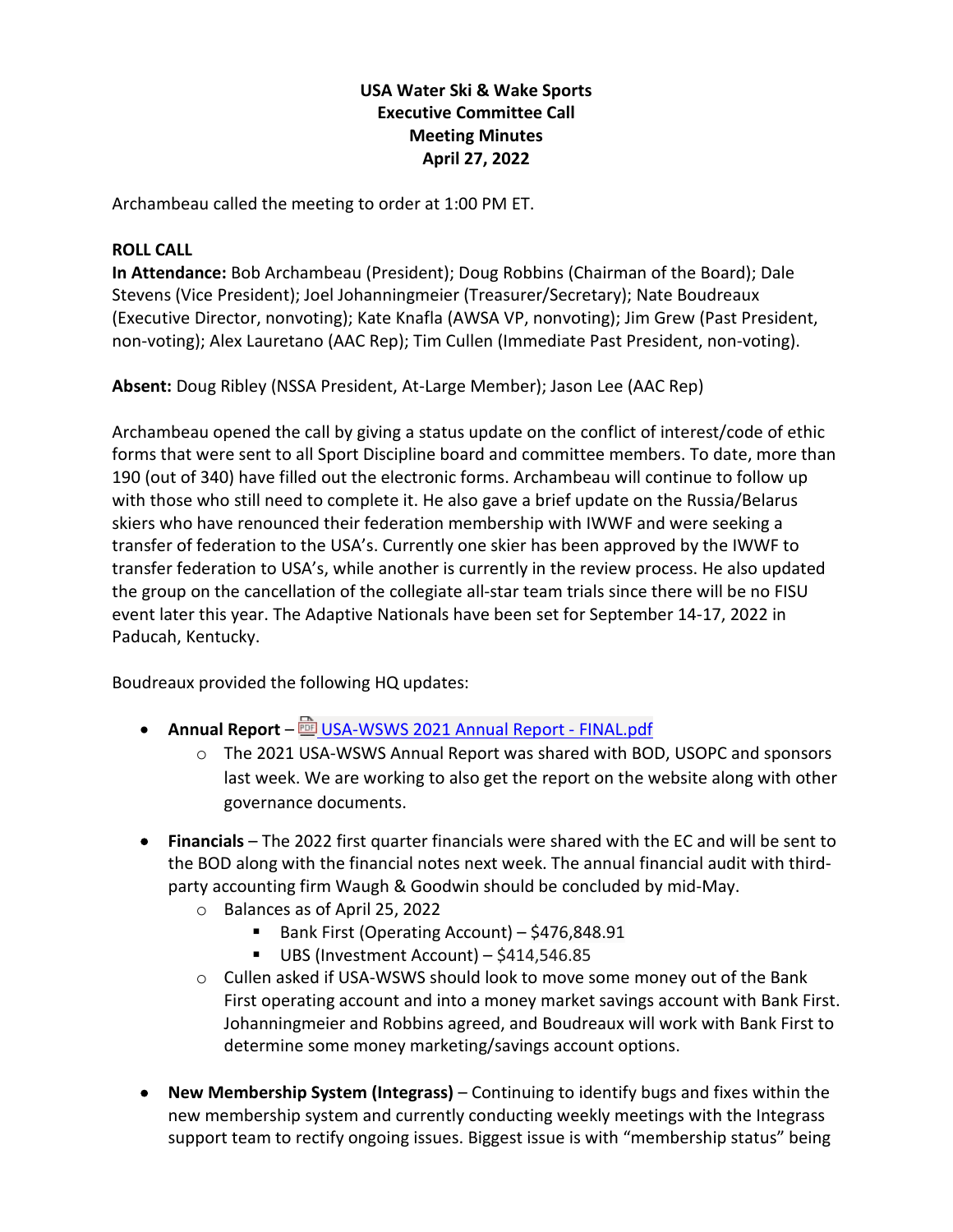displayed correctly within the new system and flowing down to the legacy database (which all volunteer applications – rankings, tournament registration, sanctioning, officials - are reading). For members to have a "current" status, they must have paid dues, signed waiver, and completed Safe Sport training. Approximately 60% of adult members are displaying "Pending - Safe Sport", meaning they still need to complete the Safe Sport training to be eligible to participate in sanctioned tournaments. Surprisingly, our membership services team still receives emails and phone calls from some members asking, "What is Safe Sport?" We will continue with communication and email messaging to make members aware and get them trained as the season approaches.

## • **Safe Sport Training update**

- $\circ$  Total of 4,055 members are currently Safe Sport trained (out of 10,000 eligible adult members).
	- 3,120 core course
	- 935 refresher course
- **Technology Advisory Group** The IT Advisory Group met a few weeks ago with World Water Skiers (Re: sanctioning system, event registration and officials). The group plans to reconvene to discuss next steps. Robbins had a discussion with Jaret Llewellyn from World Water Skiers about developing a strategic alliance with USA-WSWS. Grew suggested USA-WSWS have a call with Peter Frei to get the latest on the IWWF Event Management System (EMS). Boudreaux will set a call for next week.
- **Florida Boating Advisory Council** Boudreaux provided a letter of recommendation for Leon Larson, who is applying to be appointed to this advisory council in Florida. The committee is selected by the Governor of Florida.
- Had preliminary discussions with **US Hydrofoil and USA Wakeboard about a dual event** in Auburndale, Fla. (Oct 13-16, 2022). The event would be a "Nationals" for hydrofoil and a Team Trials event for wakeboard. Polk County Sports Marketing has expressed some initial interest in helping to financially support the event at the new lake in Auburndale.
- **Membership Pricing Chart discussion** (various price increases over the next five years) Will add to the agenda for the May EC call and possibly for the 2Q BOD meeting. Boudreaux will have some preliminary financial projections on the next EC call. Additionally, the group will discuss the possible elimination of the Family Membership category and instead offer a "youth/junior membership level" at a much lower price point.
- **U.S. Department of Veteran Affairs Adaptive Clinics** A total of 10 clinics across the country have been sanctioned, starting May 14 in Tampa, Fla. All equipment has been ordered and shipped, and each event is using online registration which is now active.